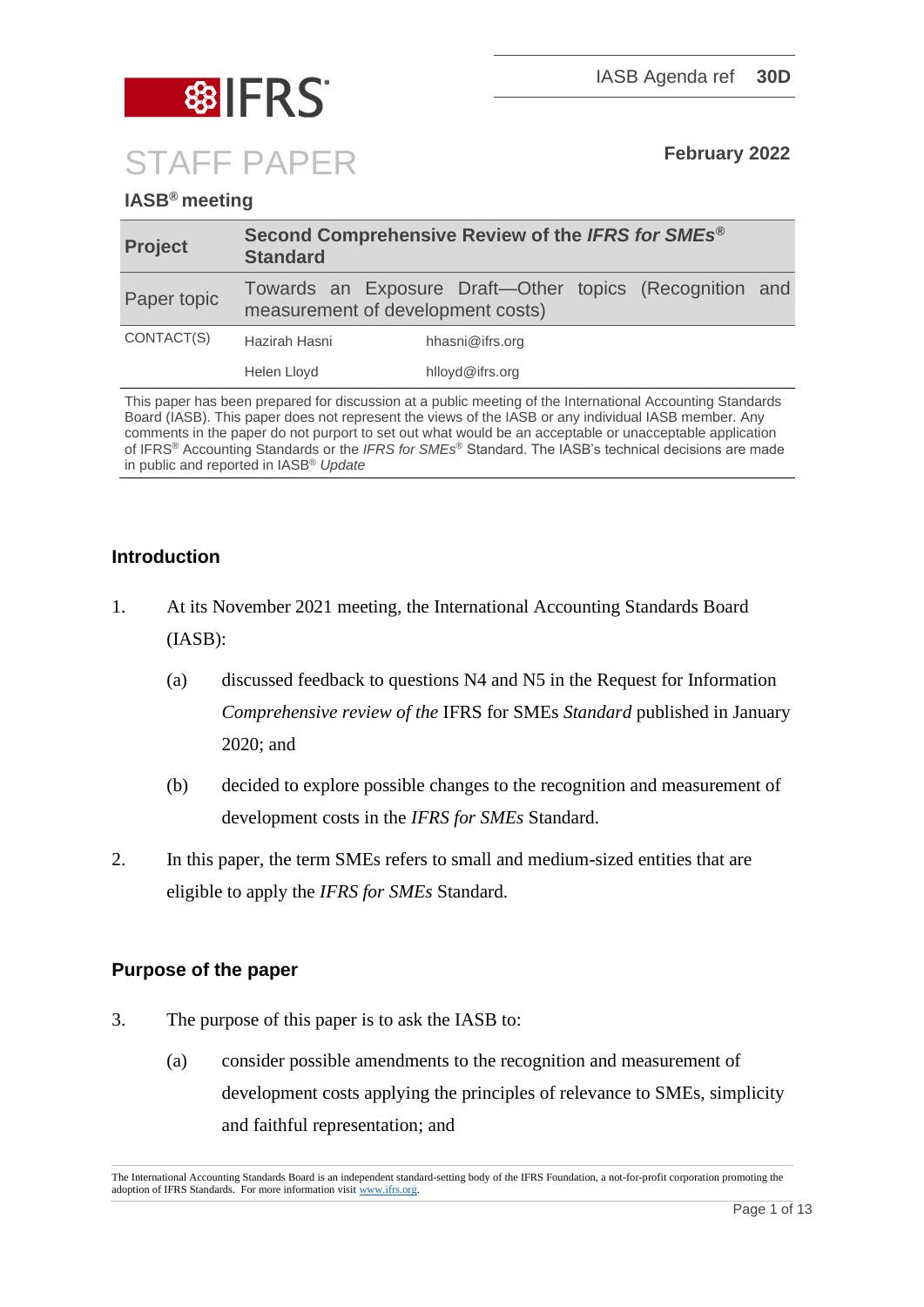(b) decide whether to seek views on the possible amendments to the recognition and measurement of development costs in the Exposure Draft proposing amendments to the *IFRS for SMEs* Standard.

### **Summary of staff recommendation**

4. The staff recommend the IASB seek views, in the Exposure Draft proposing amendments to the *IFRS for SMEs* Standard, on requiring an SME to recognise intangible assets arising from development costs meeting the criteria in paragraphs 57(a)–(f) of IAS 38 *Intangible Assets* with an undue cost or effort exemption.

## **Structure of the paper**

- 5. This paper is structured as follows:
	- (a) questions in the Request for Information (paragraphs [6–](#page-1-0)[8](#page-2-0) of this paper);
	- (b) background (paragraphs [9](#page-2-1)[–12](#page-3-0) of this paper);
	- (c) staff analysis:
		- (i) approaches to amending recognition and measurement requirements for development costs for SMEs—including SMEIG recommendations on the identified approaches (paragraphs [14–](#page-4-0)[26](#page-7-0) of this paper); and
		- (ii) applying the alignment principles to the recognition and measurement of developments costs for SMEs (paragraphs [27–](#page-7-1)[43](#page-12-0) of this paper); and
	- (d) staff recommendation and question for the IASB (paragraph [44](#page-12-1) of this paper).

#### **Questions in the Request for Information**

<span id="page-1-0"></span>6. Question N4 in the Request for Information asked whether there are any topics the *IFRS for SMEs* Standard does not address that respondents think should be the subject of specific requirements (for example, topics not addressed by the Standard for which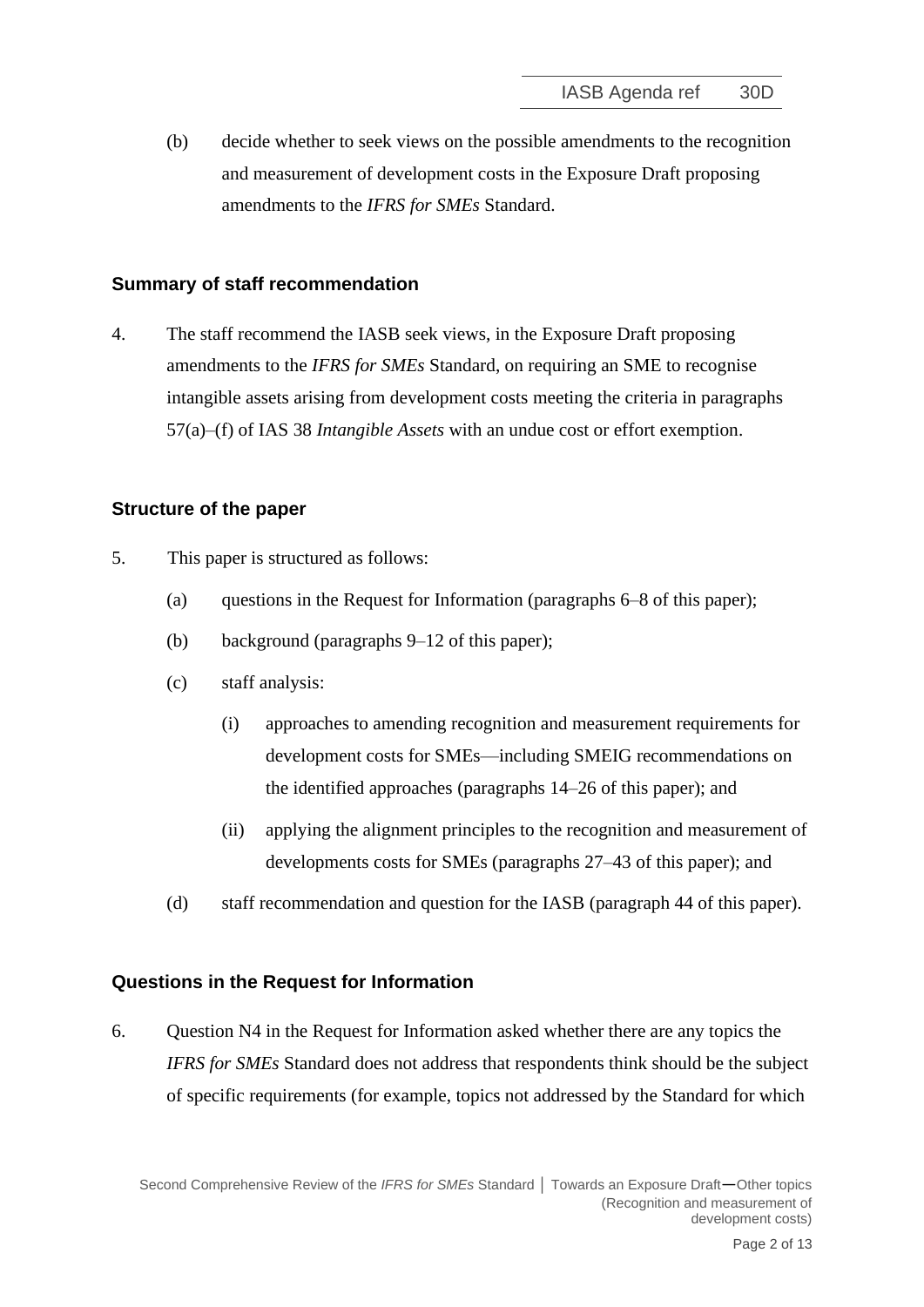the general guidance in paragraphs 10.4–10.6 of the *IFRS for SMEs* Standard is insufficient).

- 7. Question N5 in the Request for Information asked respondents to describe any additional issues that they would like to bring to the IASB's attention relating to the *IFRS for SMEs* Standard.
- <span id="page-2-0"></span>8. Feedback on the recognition and measurement of development costs was raised in responses to both questions N4 and N5 in the Request for Information.

#### **Background**

- <span id="page-2-1"></span>9. The *IFRS for SMEs* Standard requires an SME to expense development costs when incurred, whereas IAS 38 requires an entity:
	- (a) to recognise development costs that meet specified criteria as intangible assets. Paragraphs  $57(a)$ –(f) of IAS 38 set out the criteria to recognise an intangible asset arising from development costs.
	- (b) to expense development costs that do not meet those criteria.
- <span id="page-2-2"></span>10. The *IFRS for SMEs* Standard simplifies the requirements of IFRS Accounting Standards. In developing the *IFRS for SMEs* Standard the IASB considered:
	- (a) the feedback from preparers and auditors that SMEs do not have the resources to assess whether a project is commercially viable on an ongoing basis; and
	- (b) the feedback from bank lending officers that information about development costs recognised as intangible assets is of little benefit in making lending decisions. 1
- 11. As part of the first comprehensive review of the *IFRS for SMEs* Standard, the IASB considered revisiting the requirement that SMEs recognise all development costs as an expense when incurred, including considering whether to give SMEs an accounting

<sup>1</sup> See paragraphs BC113–BC114 of the Basis for Conclusions on the *IFRS for SMEs* Standard.

Second Comprehensive Review of the *IFRS for SMEs* Standard **│** Towards an Exposure Draft—Other topics (Recognition and measurement of development costs)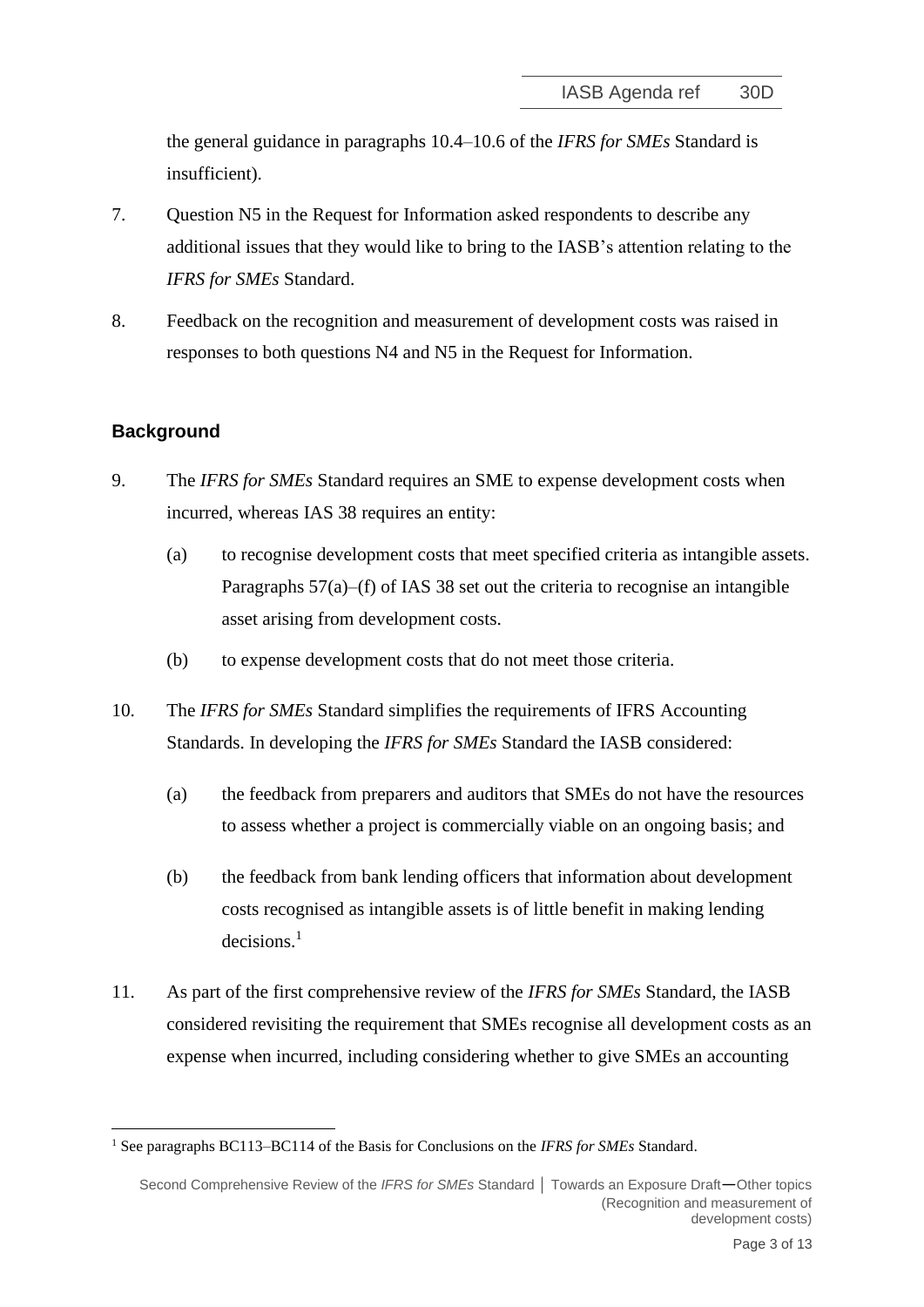policy option to recognise development costs based on similar criteria to IAS 38.<sup>2</sup> Although there was some support for introducing such an option, the IASB continued to look at the balance of costs and benefits, and chose to retain unchanged the recognition and measurement of development costs in the *IFRS for SMEs* Standard as part of the first comprehensive review.<sup>3</sup>

- <span id="page-3-0"></span>12. As part of the second comprehensive review of the *IFRS for SMEs* Standard, the IASB discussed the topic of recognition and measurement of development costs. At its November 2021 meeting:
	- (a) the IASB considered the feedback on the Request for Information and the recommendations from the SME Implementation Group (SMEIG)<sup>4</sup>; and
	- (b) IASB members said that staff should explore possible amendments to the recognition and measurement of development costs so that the IASB could seek views on these possible amendments in the Exposure Draft of amendments to the *IFRS for SMEs* Standard. 5

## **Staff analysis**

- 13. Following the IASB's tentative decision in November 2021, this section of the paper presents the staff analysis on:
	- (a) approaches to amending recognition and measurement requirements for development costs for SMEs—including SMEIG recommendations on the identified approaches (paragraphs [14–](#page-4-0)[26](#page-7-0) of this paper); and
	- (b) applying the alignment principles to the recognition and measurement of developments costs for SMEs (paragraphs [27](#page-7-1)[–43](#page-12-0) of this paper).

<sup>2</sup> See paragraphs BC213–BC214 of the Basis for Conclusions on the *IFRS for SMEs* Standard.

<sup>&</sup>lt;sup>3</sup> Se[e AP8D of the April 2013 IASB meeting](https://www.ifrs.org/content/dam/ifrs/meetings/2013/april/iasb/comprehensive-review-of-ifrs-for-smes/ap8d-accounting-policy-options.pdf) and th[e IASB Update April 2013.](https://www.ifrs.org/content/dam/ifrs/meetings/2013/april/iasb/meeting-summary-apr-2013.pdf)

<sup>4</sup> Se[e Agenda Paper 8 of the September 2021 SMEIG meeting](https://www.ifrs.org/content/dam/ifrs/meetings/2021/september/sme-implementation-group/ap8-smeig-paper-other-topics.pdf) and the [SMEIG meeting report September 2021.](https://www.ifrs.org/content/dam/ifrs/meetings/2021/september/sme-implementation-group/smeig-report-sept-2021.pdf)

<sup>5</sup> Se[e AP30E of the November 2021 IASB Meeting](https://www.ifrs.org/content/dam/ifrs/meetings/2021/november/iasb/ap30e-sme-other-topics-with-no-amendments-recommended.pdf) and th[e IASB Update November 2021.](https://www.ifrs.org/news-and-events/updates/iasb/2021/iasb-update-november-2021/#7)

Second Comprehensive Review of the *IFRS for SMEs* Standard **│** Towards an Exposure Draft—Other topics (Recognition and measurement of development costs)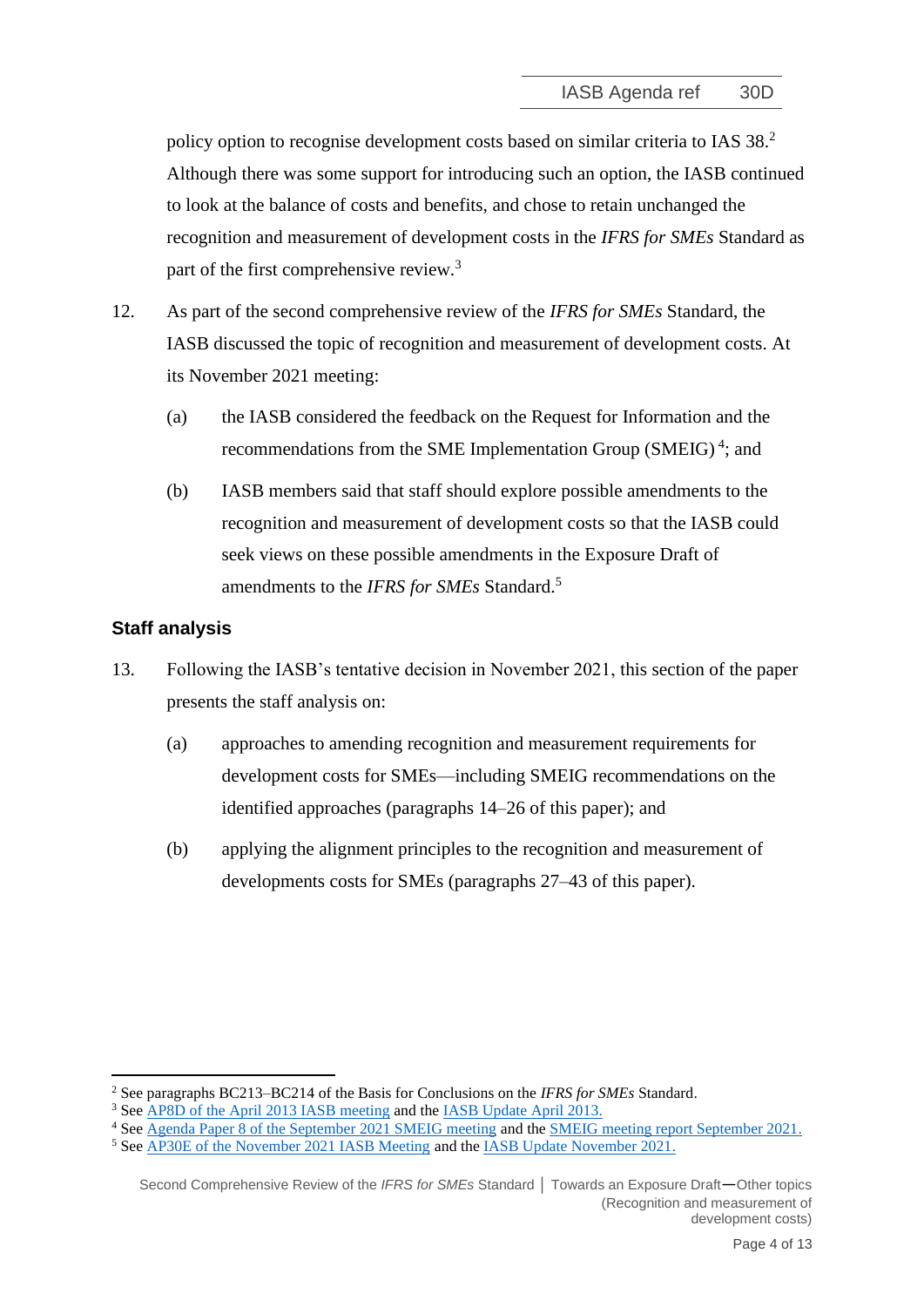# *Approaches to amending recognition and measurement requirements for development costs for SMEs—including SMEIG recommendations on the identified approaches*

- <span id="page-4-0"></span>14. The staff think there are two possible approaches to amending the recognition and measurement requirements for development costs in the *IFRS for SMEs* Standard the IASB may consider:
	- (a) permitting an SME to recognise as intangible assets the development costs meeting similar criteria to those in IAS 38, by introducing an accounting policy option (see paragraphs [16](#page-4-1)[–21](#page-6-0) of this paper); or
	- (b) requiring an SME to recognise as intangible assets the development costs meeting similar criteria to those in IAS 38 unless there is undue cost or effort, that is providing an undue cost or effort exemption (see paragraphs [22–](#page-6-1)[26](#page-7-0) of this paper).
- 15. The SMEIG met on 21 January 2022 to discuss these possible approaches and develop recommendations for the IASB. SMEIG members generally agreed that the IASB should propose amendments to the recognition and measurement requirements for development costs in the *IFRS for SMEs* Standard to permit, but not require, an SME to recognise development costs as intangible assets—that is either by introducing an accounting policy option or by introducing a requirement with an undue cost or effort exemption.<sup>6</sup> SMEIG recommendations are set out in paragraphs [19](#page-5-0)[–23](#page-7-2) of this paper.

## *As an accounting policy option*

<span id="page-4-1"></span>16. The staff think the IASB could propose amendments to the *IFRS for SMEs* Standard introducing an accounting policy option permitting an SME to either recognise development costs as intangible assets or expense them. An SME that chooses to

<sup>6</sup> Se[e Agenda Paper 5 of the January 2022 SMEIG meeting.](https://www.ifrs.org/content/dam/ifrs/meetings/2022/january/smeig/ap5-development-costs-.pdf)

Second Comprehensive Review of the *IFRS for SMEs* Standard **│** Towards an Exposure Draft—Other topics (Recognition and measurement of development costs)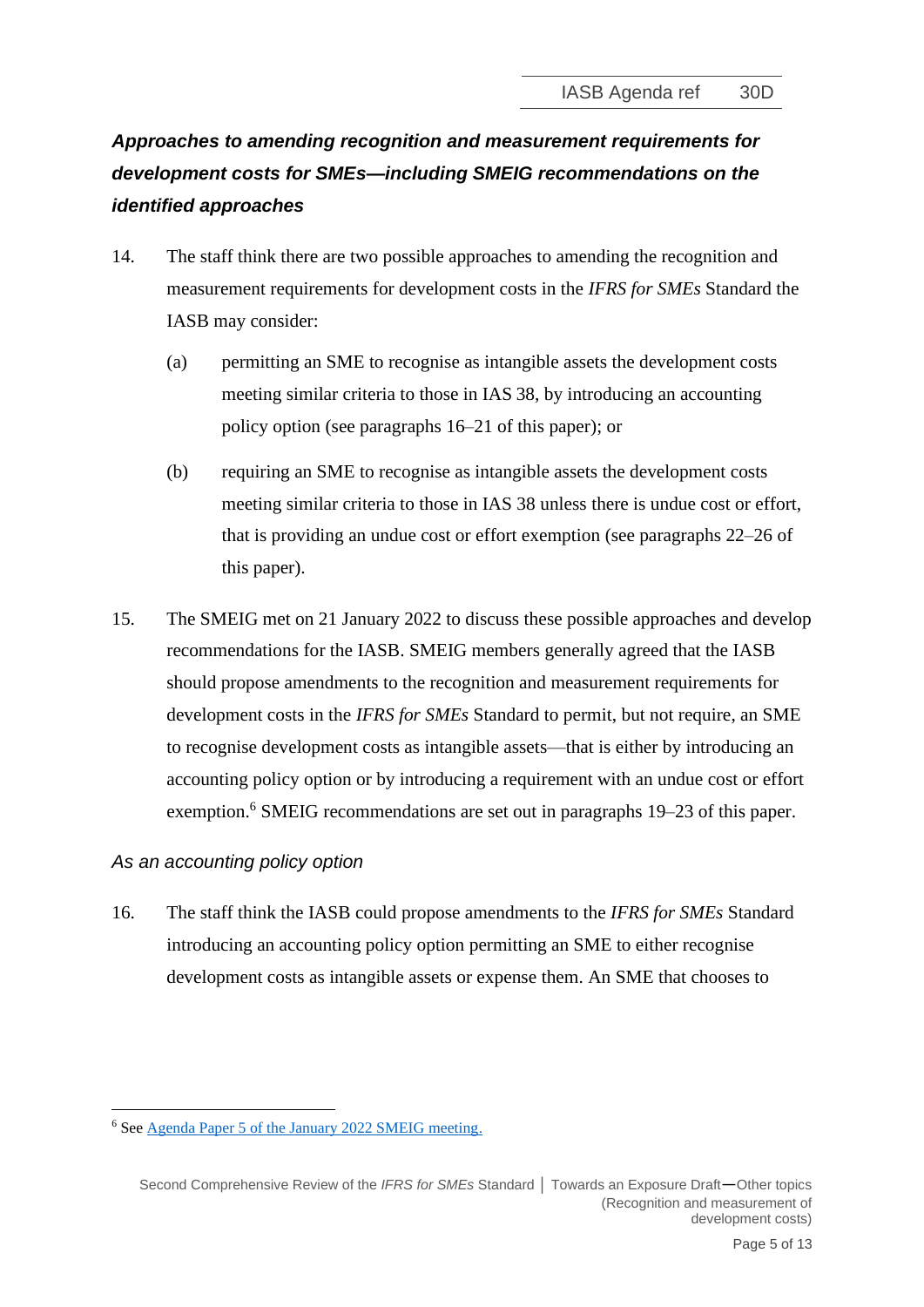recognise development costs as intangible assets would apply requirements similar to those in paragraph 57 of IAS 38.

- 17. The staff think permitting an SME an accounting policy option to recognise development costs as intangible assets for all such costs (that is, not on a project-byproject basis):
	- (a) would enable SMEs capable of assessing the commercial viability of their development activities to recognise intangible assets arising from development costs;
	- (b) would enable SMEs that would not benefit from incurring the ongoing cost of assessing the commercial viability of development activities to opt to expense development costs as incurred; and
	- (c) would enable SMEs to balance the costs and benefits of recognising development costs as intangible assets, meeting the information needs of users of their financial statements without imposing unnecessary burden on SMEs.
- 18. However, the staff note that the IASB observed that introducing accounting policy options in the *IFRS for SMEs* Standard would:
	- (a) increase complexity of the *IFRS for SMEs* Standard;<sup>7</sup>
	- (b) reduce comparability between SMEs;
	- (c) generally increase cost for both preparers and users of SMEs financial statements;<sup>8</sup> and
	- (d) result in more accounting policy options than in IFRS Accounting Standards.<sup>9</sup>
- <span id="page-5-0"></span>19. The majority of SMEIG members agreed that the IASB should permit an SME to recognise as intangible assets development costs meeting similar criteria to those in IAS 38, as an accounting policy option. These SMEIG members said:
	- (a) an accounting policy option would be easier to apply in practice because it would require less judgement than requiring recognition of development

<sup>7</sup> See paragraphs BC208–BC209 of the Basis for Conclusions on the *IFRS for SMEs* Standard.

<sup>8</sup> See paragraphs BC208–BC209 of the Basis for Conclusions on the *IFRS for SMEs* Standard.

<sup>9</sup> See paragraph BC214 of the Basis for Conclusions on the *IFRS for SMEs* Standard.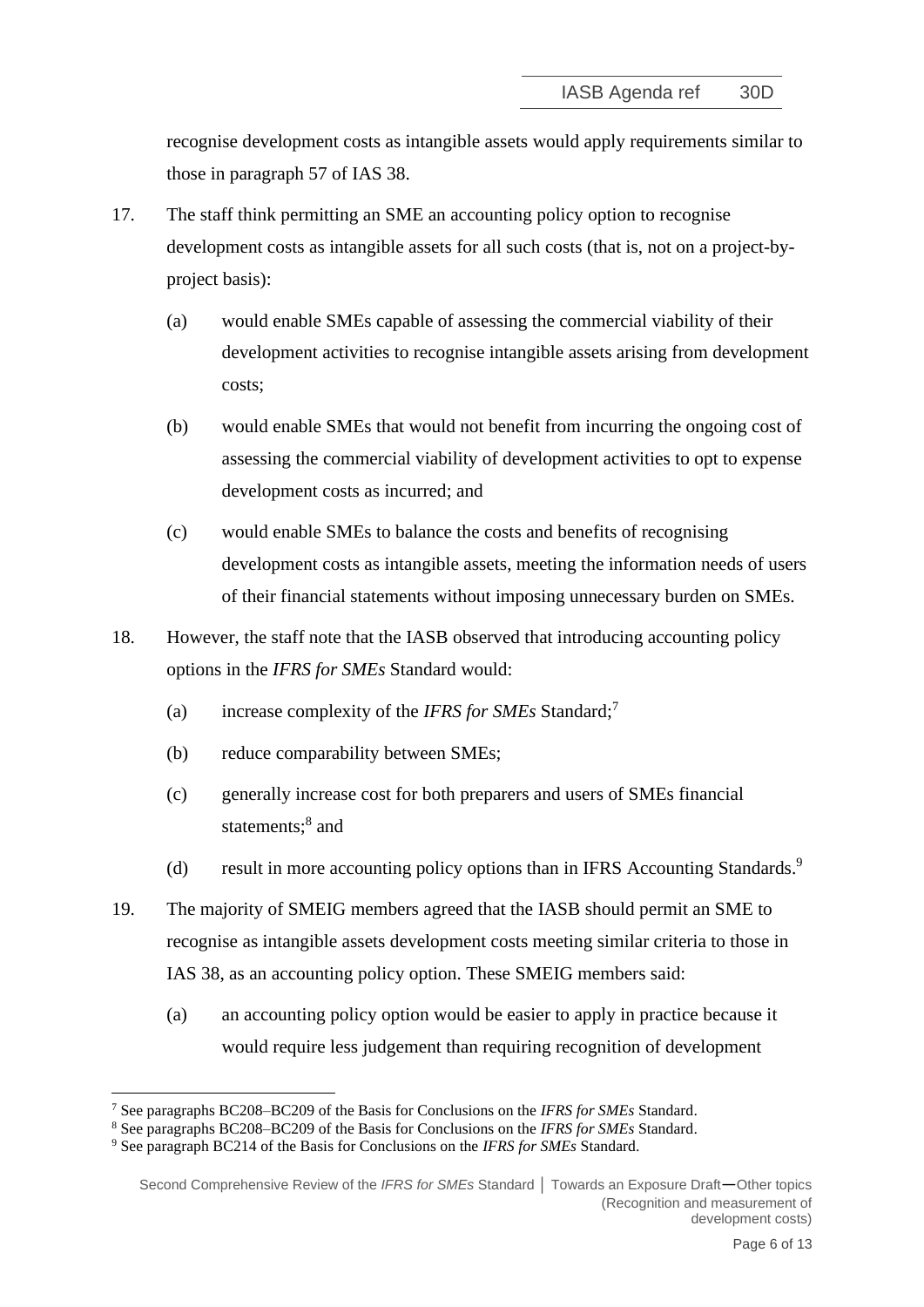costs as intangible assets with an undue cost or effort exemption. Therefore, it would be consistent with the objective of keeping the *IFRS for SMEs* Standard simple.

- (b) intangible assets arising from development costs represent a significant asset class for some SMEs. Such SMEs should, therefore, be given the option to recognise some development costs as intangible assets to ensure they are faithfully represented.
- 20. One SMEIG member who supported introducing an accounting policy option for development costs, suggested the staff consider:
	- (a) the likelihood for SMEs to utilise the accounting policy option, if provided, as in some jurisdictions there may be greater tax benefits in expensing development costs; and
	- (b) possible simplifications to the criteria for recognising development costs as intangible assets in IAS 38, because these criteria may be complex for SMEs.
- <span id="page-6-0"></span>21. Two SMEIG members also shared positive feedback from their respective jurisdictions on the accounting policy option available in their local GAAP to recognise intangible assets arising from development costs.

## *Requiring recognition of intangible assets with an undue cost or effort exemption*

<span id="page-6-1"></span>22. One SMEIG member opposed introducing an accounting policy option permitting an SME to recognise development costs as intangible assets because such an option may lead to unfaithful representation (if SMEs have development costs meeting the criteria as per IAS 38 and opt not to exercise the accounting policy option) and may be used as a tax-manipulation tool. This SMEIG member supported the alternative approach of amending the *IFRS for SMEs* Standard to require an SME to recognise intangible assets arising from development costs meeting similar criteria to those in IAS 38 and provide an undue cost or effort exemption to balance the costs and benefits of such a requirement.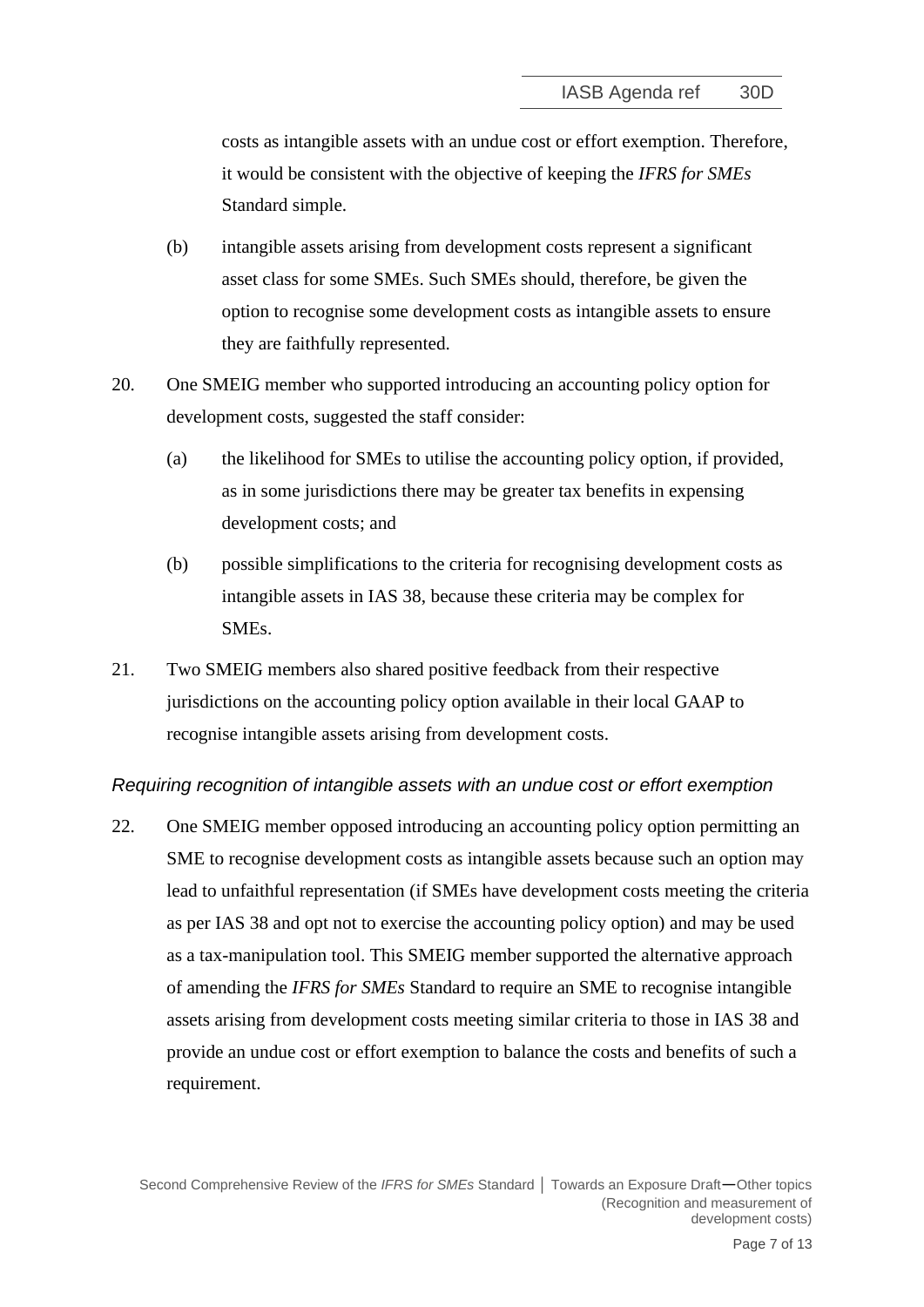- <span id="page-7-2"></span>23. Another SMEIG member said that, although requiring an SME to recognise intangible assets arising from development costs that meet similar criteria to those in IAS 38 with an undue cost or effort exemption is a sound approach theoretically, applying an undue cost or effort exemption would, in practice, require judgement.
- 24. Under this approach, the undue cost or effort exemption would apply to the process of assessing the development costs against the criteria, with two possible outcomes:
	- (a) if recognition of development costs as intangible assets can be assessed on an ongoing basis without undue cost or effort, SMEs would be required to recognise and measure development costs on a basis aligned to IAS 38.
	- (b) if recognition of development costs as intangible assets cannot be assessed on an ongoing basis without undue cost or effort, SMEs would continue to expense development costs when incurred as currently required by paragraph 18.14 of the *IFRS for SMEs* Standard.
- 25. Introducing a requirement to recognise intangible assets arising from development costs meeting similar criteria to those in IAS 38 with an undue cost or effort exemption, rather than as an accounting policy, is consistent with the IASB's aim to limit accounting policy options in other parts of the *IFRS for SMEs* Standard.
- <span id="page-7-0"></span>26. As per paragraph 2.14B of the *IFRS for SMEs* Standard, an undue cost or effort exemption relates to the effort associated with obtaining or determining the information necessary to comply with a requirement, dependent on each SME's specific circumstances and management's judgement of the cost.

## *Applying the alignment principles to the recognition and measurement of development costs for SMEs*

- <span id="page-7-1"></span>27. As part of the second comprehensive review, the IASB tentatively decided to apply three 'alignment principles' in considering whether and, if so, how to align the *IFRS for SMEs* Standard with new and amended IFRS Accounting Standards. The three principles are 'relevance to SMEs', 'simplicity' and 'faithful representation'.
- 28. Although IAS 38 is not a new or amended IFRS Accounting Standard, the staff think those three principles could assist the IASB in deciding whether to propose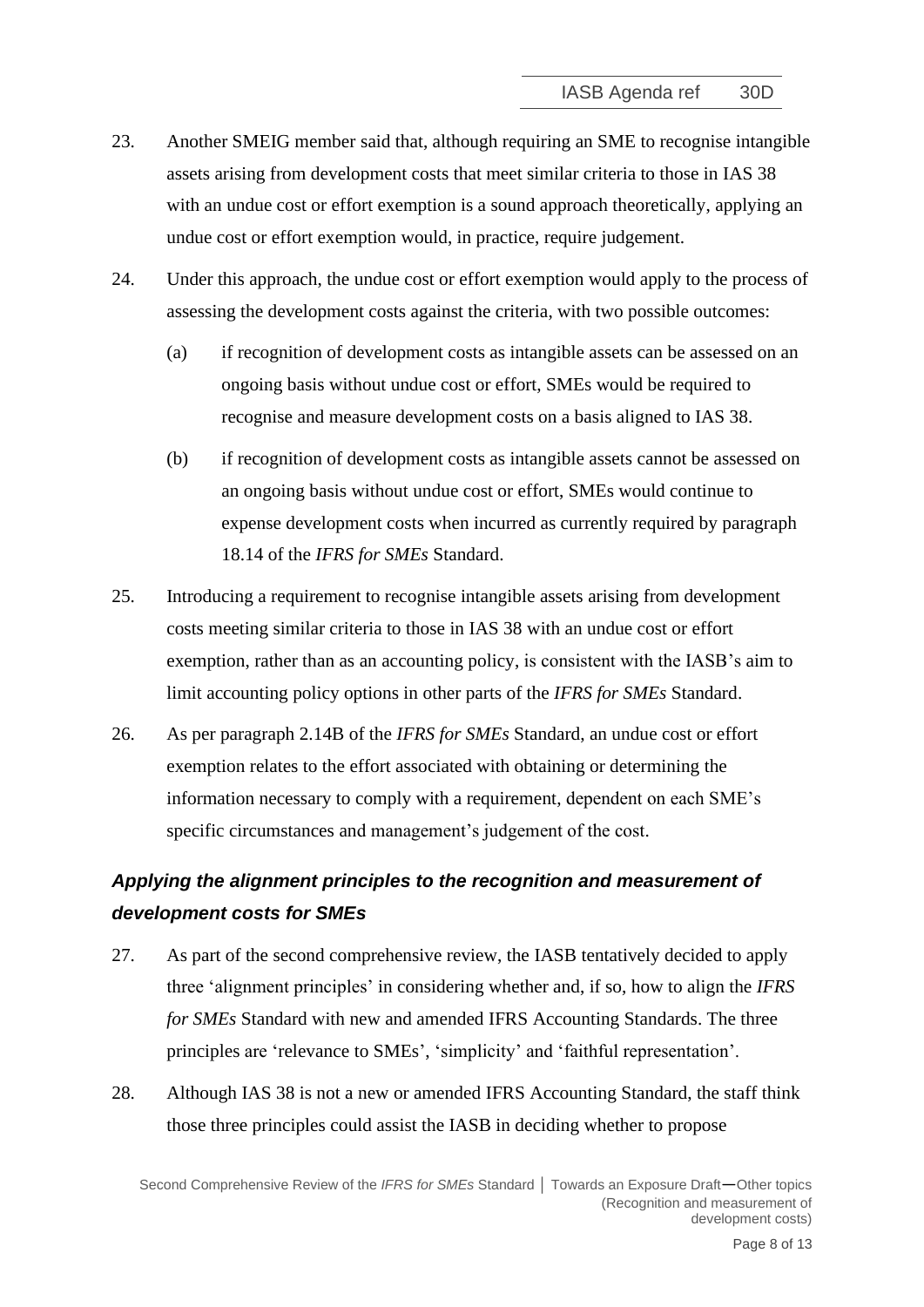amendments to the recognition and measurement of development costs. This section of the paper therefore assesses the potential for amending the recognition and measurement requirements for development costs applying the principles of relevance to SMEs, simplicity and faithful representation.

#### *Relevance to SMEs*

- 29. The *Conceptual Framework for Financial Reporting* sets out relevant financial information as information capable of making a difference in the decisions made by users. In this context, the staff are of the view that recognising intangible assets arising from development costs that meet specified criteria would be relevant to SMEs as they provide useful information about SMEs business models and expected future cash-flow to users, whilst upholding the principle of faithful representation amongst others. This is further supported by feedback on the Request for Information which states the inability to recognise intangible assets arising from development costs has affected user's evaluation of SMEs.<sup>10</sup>
- 30. As noted in paragraph [10](#page-2-2) of this paper, paragraphs BC113–BC114 of the Basis for Conclusions on the *IFRS for SMEs* Standard set out the IASB's basis for requiring SMEs to expense all development costs when incurred. However, in November 2021, the IASB tentatively decided to reassess the basis for prohibiting recognition of development costs as intangible assets in the *IFRS for SMEs* Standard. In September 2021, a SMEIG member also said that SMEs today, especially those engaged in significant research and development activities as their primary business, are likely to be able to assess whether a project is commercially viable on an ongoing basis. Additionally, the staff note that recognition of development costs as intangible assets would also benefit users such as lenders. Feedback from outreach with lenders indicated the need to understand SMEs business models and sustainability of business models when making lending decisions. The staff think the recognition of development costs as intangible assets would improve information made available to lenders on the sustainability of revenue streams and completeness of business models of SMEs in making lending decisions. In summary, the staff think this feedback

<sup>10</sup> See [comment letter 40](http://eifrs.ifrs.org/eifrs/comment_letters/557/557_27031_LEONARDOVARONGARCIAIndividual_0_RequestforInformationIFRSforSMEsLeonardoVaronG.pdf) on the *Comprehensive Review of the* IFRS for SMEs *Standard* October 2020.

Second Comprehensive Review of the *IFRS for SMEs* Standard **│** Towards an Exposure Draft—Other topics (Recognition and measurement of development costs)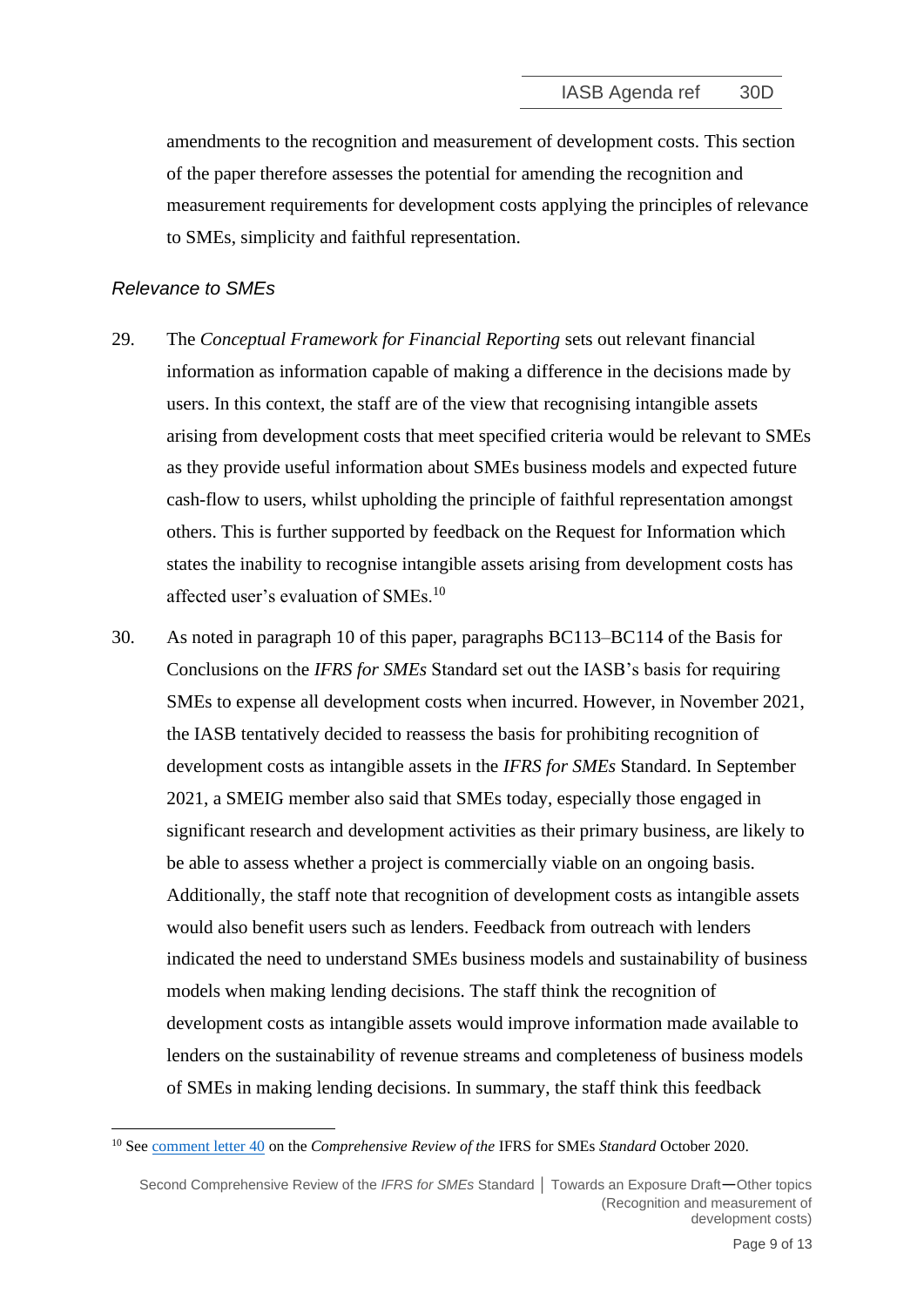suggests that the recognition of development costs as intangible assets today is relevant to SMEs and would benefit users of SMEs financial statements in decision making.

- 31. Further, the staff note that the feedback on the IASB's Third Agenda Consultation includes calls for the IASB to undertake a comprehensive review of IAS 38 to better reflect the increasing importance of intangible assets in today's business models, particularly for unrecognised internally generated assets.<sup>11</sup> In the staff's view, this feedback indicates that the holding of intangible assets is becoming more prevalent among entities today, and continuing to prohibit the recognition of intangible assets arising from development costs in the *IFRS for SMEs* Standard is not consistent with ensuring relevant financial information is made available to users of SMEs financial statements, in the light of the evolving digital economy.
- 32. Finally, the staff note that requiring an SME to recognise development costs as intangible assets would address feedback from the Request for Information that said the limitation on recognition of development costs as intangible assets may have deterred jurisdictions and/or individual entities from adopting and/or applying the *IFRS for SMEs* Standard.
- 33. Therefore, the staff think the recognition of development costs as intangible assets would be relevant to SMEs, especially SMEs engaged in research and development activities, given these types of SMEs may be increasingly prevalent in the light of the evolving digital economy.

## *Simplicity*

- 34. Paragraph 57 of IAS 38 states that an intangible asset arising from development (or from the development phase of an internal project) shall be recognised if, and only if, an entity can demonstrate its fulfilment of all criteria set out in paragraphs  $57(a)$ –(f) of IAS 38.
- 35. The staff note that aligning the recognition and measurement of development costs in the *IFRS for SMEs* Standard with IAS 38 would require SMEs to assess on an

<sup>&</sup>lt;sup>11</sup> See [AP24D of the November 2021 IASB Meeting](https://www.ifrs.org/content/dam/ifrs/meetings/2021/november/iasb/ap24d-third-agenda-consultation-feedback-summary-potential-projects-part-1.pdf) and the [IASB Update November 2021.](https://www.ifrs.org/news-and-events/updates/iasb/2021/iasb-update-november-2021/#8)

Second Comprehensive Review of the *IFRS for SMEs* Standard **│** Towards an Exposure Draft—Other topics (Recognition and measurement of development costs)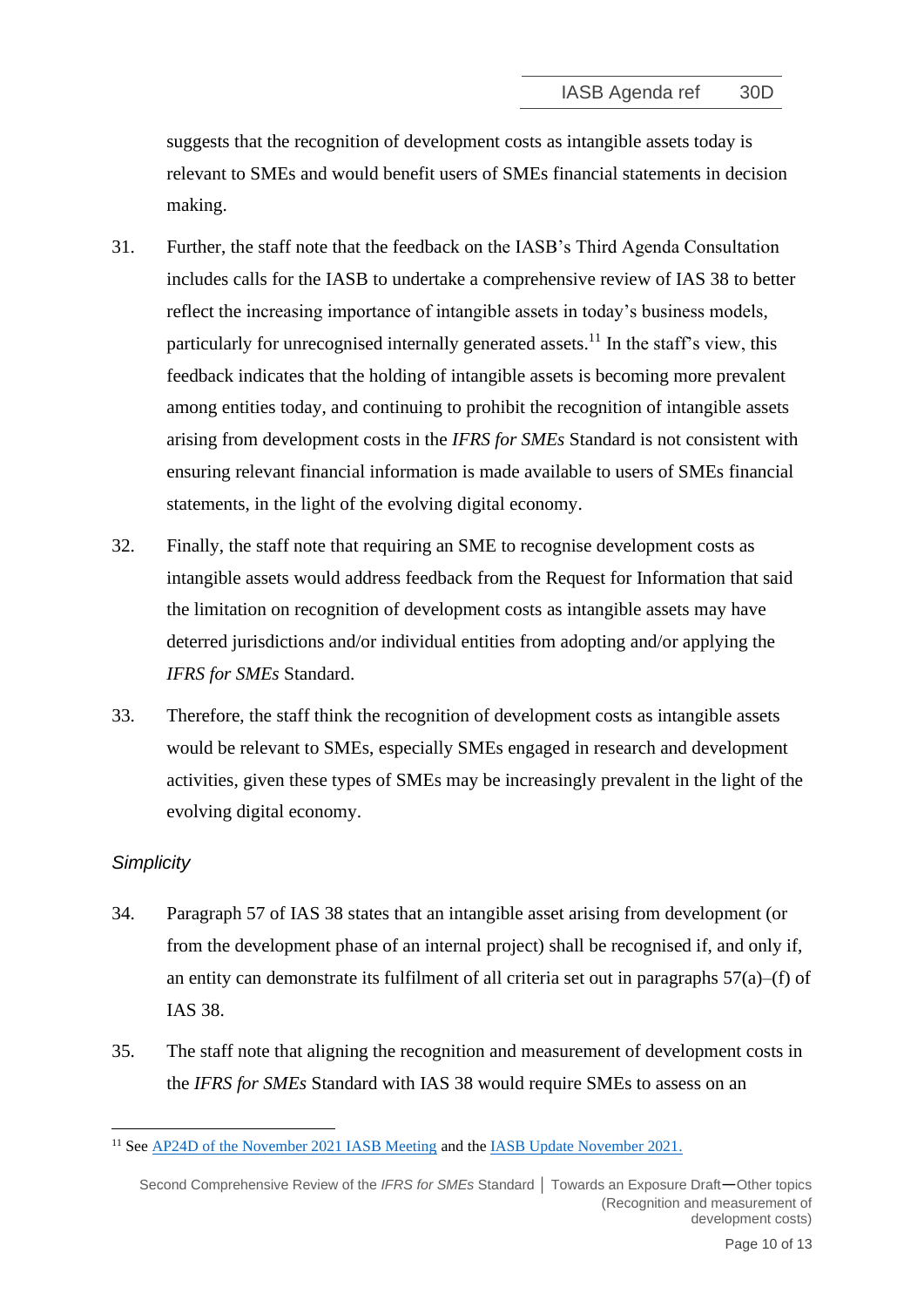ongoing basis whether the costs fulfil all six criteria set out in paragraphs  $57(a)$ –(f) of IAS 38.

- <span id="page-10-0"></span>36. The staff think requiring all SMEs to assess all six criteria in IAS 38 on an ongoing basis would impose burden on SMEs, especially those that have limited research and development activities. Therefore, the staff think that the IASB would need to apply the undue cost or effort exemption to the process of assessing the criteria in IAS 38. This would save on costs if it is clear to an SME that the assessment itself would be time-consuming.
- 37. On the other hand, for an SME, applying an accounting policy option may be simpler in practice compared to assessing all six criteria in IAS 38 on an ongoing basis. However, the staff think that continuing to limit accounting policy options within the *IFRS for SMEs* Standard is consistent with the simplicity principle because the IASB has noted that although SMEs could still choose to apply the simpler option, introducing accounting policy options nevertheless still adds complexity to the *IFRS for SMEs* Standard.
- 38. The staff also note that retaining the *IFRS for SMEs* Standard requirement to expense all development costs is consistent with the simplicity principle. This approach would minimise costs of preparing financial statements for SMEs and ultimately maintain the simple application of the *IFRS for SMEs* Standard. This is in line with the IASB's acknowledgement of the different user needs of SMEs financial statements and SMEs limitations in, and cost of accounting expertise available to  $SMEs$ <sup>12</sup>. This viewpoint relies on the view that requiring recognition of development costs as intangible assets is complex and thereby choosing not to include the requirement is a simplification in the *IFRS for SMEs* Standard.
- 39. Accordingly, the staff think retaining the *IFRS for SMEs* Standard requirement to expense all development costs when incurred best ensures that the simple application of the *IFRS for SMEs* Standard is maintained. However, the staff are of the view that if the IASB were to propose amending the *IFRS for SMEs* Standard requiring SMEs to recognise as intangible assets the development costs meeting similar criteria to

<sup>12</sup> See paragraph BC47 of the Basis for Conclusions on the *IFRS for SMEs* Standard.

Second Comprehensive Review of the *IFRS for SMEs* Standard **│** Towards an Exposure Draft—Other topics (Recognition and measurement of development costs)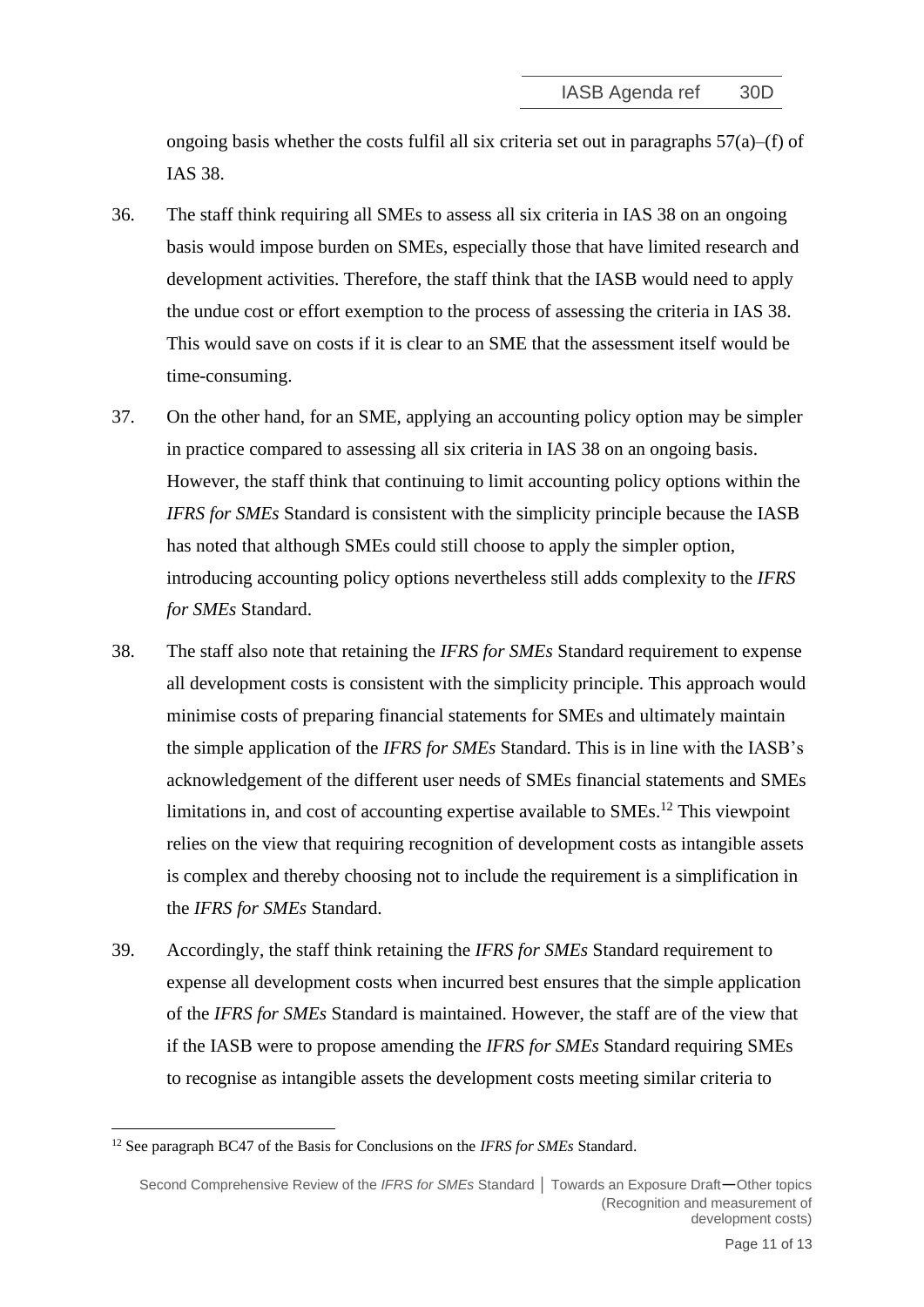those in IAS 38, introducing a requirement to recognise these costs as an asset best achieves faithful representation, while allowing an undue cost or effort exemption maintains suitable simplicity.

## *Faithful representation*

- <span id="page-11-0"></span>40. Faithful representation refers to depicting phenomena in financial statements in a manner that is complete, neutral and free from error.<sup>13</sup> In the staff's view, aligning the recognition of development costs meeting specified criteria as intangible assets with IAS 38 would attain the faithful representation objective—that is to faithfully represent both the relevant phenomena and substance of the phenomena arising from development costs.
- <span id="page-11-1"></span>41. Consistent with the principle of faithful representation, the staff think aligning the *IFRS for SMEs* Standard with IAS 38 for the recognition of intangible assets arising from development costs might encourage disclosure of forward-looking voluntary information to users of SMEs financial statements even when recognition criteria are not fulfilled, as the recognition criteria include gathering substantial information about project feasibility and commercial viability, which can be used to compile disclosures. <sup>14</sup> Improved disclosures and information on SMEs development costs made available would enable users to develop a better understanding of SMEs profitability, business model and future cash-flows.
- 42. However, the staff think permitting (as an accounting policy option) an SME to recognise development costs as intangible assets would not lead to similar benefits discussed in paragraphs [40–](#page-11-0)[41](#page-11-1) of this paper. Introducing a requirement, rather than an accounting policy option, in the *IFRS for SMEs* Standard achieves faithful representation in a similar way to IAS 38 because it removes the possibility described in paragraph [22](#page-6-1) of this paper that an SME might choose an option which is not

<sup>13</sup> See paragraphs 2.12–2.19 of the *Conceptual Framework for Financial Reporting.*

<sup>&</sup>lt;sup>14</sup> Chen, Ester and Gavious, Ilanit and Lev, Baruch Itamar, The Positive Externalities of IFRS R&D Capitalization: Enhanced Voluntary Disclosure (November 23, 2016). Review of Accounting Studies, Forthcoming, Available at SSRN: <https://ssrn.com/abstract=2874953>

Second Comprehensive Review of the *IFRS for SMEs* Standard **│** Towards an Exposure Draft—Other topics (Recognition and measurement of development costs)